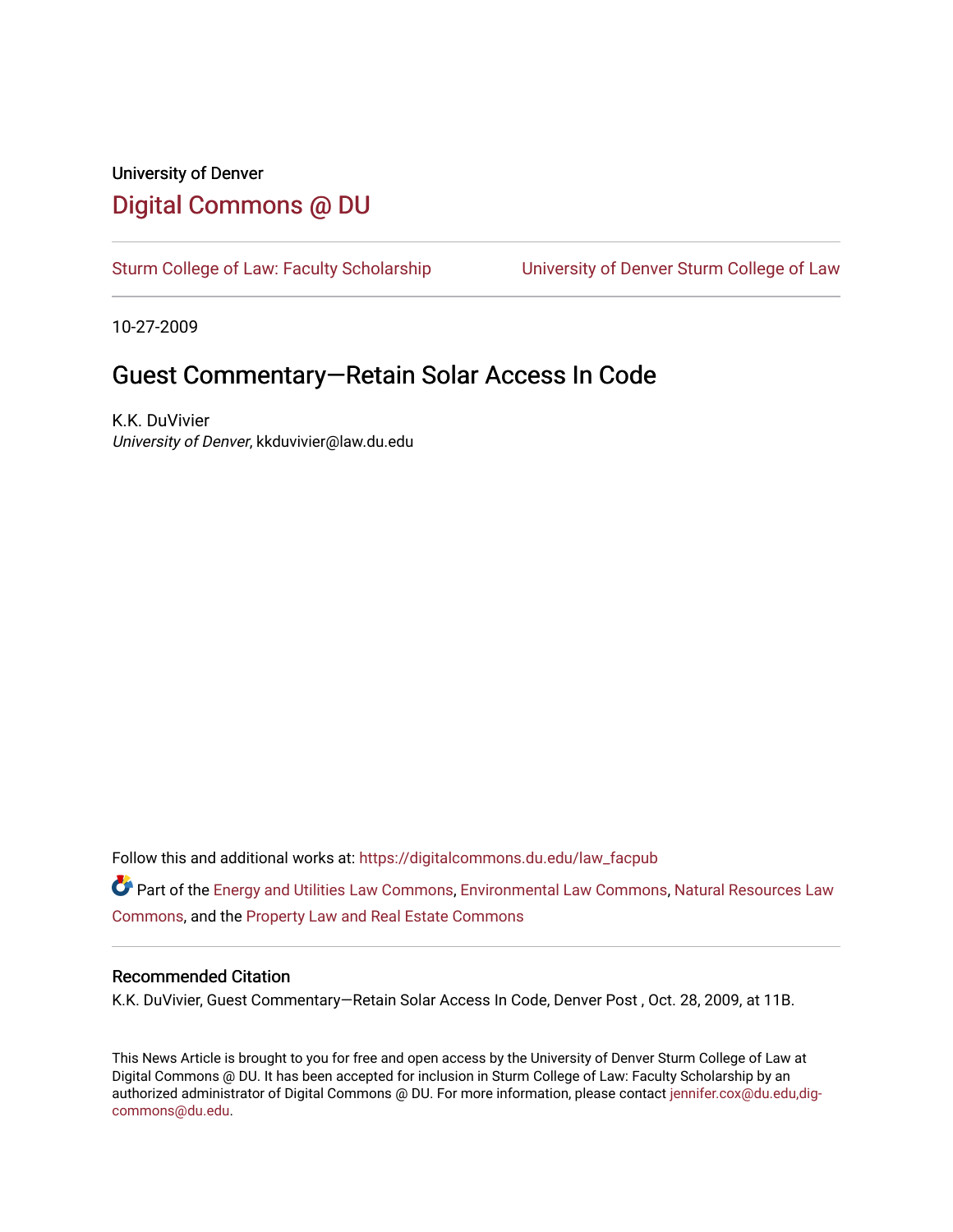## Guest Commentary—Retain Solar Access In Code

### Publication Statement

Copyright is held by the author. User is responsible for all copyright compliance.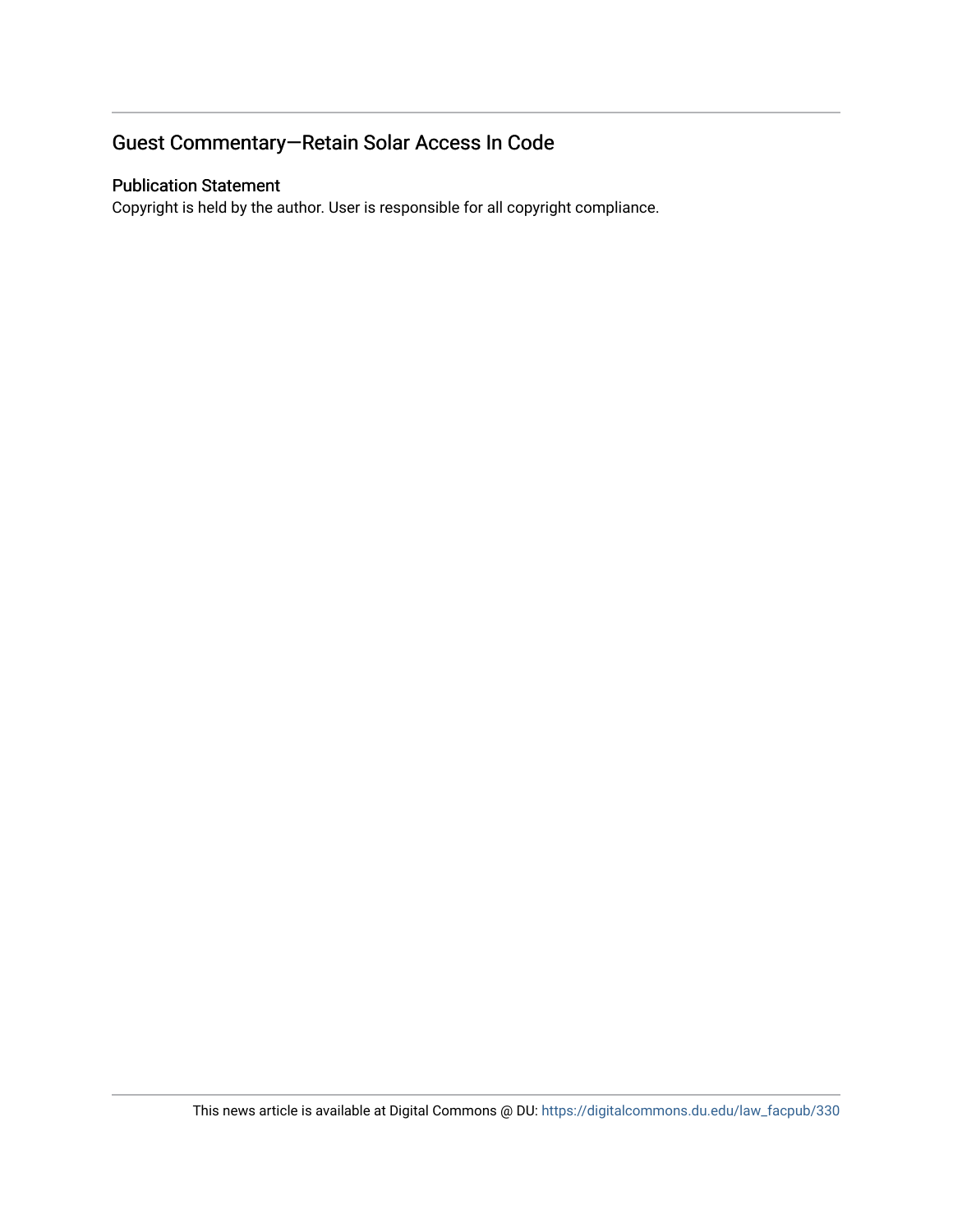Retain solar access in code - Denver Post, The (CO) - October 28, 2009 - page B-11 October 28, 2009 | Denver Post, The (CO) | K.K. DuVivier Guest Commentary | OP-ED | Page B-11

Good news: The Denver City Council is poised to enact the first comprehensive update to the Denver zoning code in 53 years. This new code could put Denver in the forefront as a progressive planning city and could serve as a blueprint for communities throughout the nation.

Bad news: While the new code's context- and form-based approach may improve transportation efficiencies in some parts of the city, in other respects it represents a step backward for sustainability, specifically for solar access.

With an average of 300 days of sunshine a year, Denver is an ideal city for promoting solar power as an alternative for fossil fuel- generated power that is causing climate change and destruction of open spaces and wildlife habitat.

Past planners recognized Denver's place in the sun and included protections for solar access explicitly in our zoning code. Yet the "solar bulk plane" protection was removed by a 2003 amendment. At a time when maximum development prevailed over sustainability concerns, protecting passive solar - the right to have sunshine come in your windows for purposes of heating and light - was seen as unreasonably restricting the ability of neighbors to pop-up or build two-story homes on their lots.

But today's active solar is a different animal. The exigencies of climate change and finding secure energy sources have led our nation to invest billions in developing more competitive renewable energy technologies. As prices drop for active solar photovoltaic systems, more people will invest in installing these systems.

Under the current incentive programs, everyone has a stake in keeping these solar panels protected from "shade pollution."

In 2004, Colorado citizens had the foresight to pass Amendment 37, the first voter-approved Renewable Portfolio Standard in the country. Colorado's RPS mandates that 4 percent of Colorado's renewable power be generated by solar-electric panels.

Xcel customers who can prove sufficient solar access at the time panels are installed may qualify for a rebate. Xcel's payment is in return for a contract to sell the excess electricity generated by those solar PV panels into the grid, making these rooftop panels, in effect, an array of mini "distributed power" sources boosting Xcel's generation capacity throughout the city.

Every U.S. citizen has a stake because the federal government has granted generous tax rebates to encourage the propagation of solar PV panels.

A sustainability study in Denver recommended providing "a reasonable level of solar access to sunlight in order to protect the economic value of solar energy systems and provide for the future use of solar energy." Despite this, the current draft of the code contains no specific solar access protections.

A meeting today may be one of the last opportunities for public input on the solar access issue. The proposed code is ambitious and visionary and could move Denver forward in many ways. But we must also move forward, and not back, with solar access. Only then can Denver be proud of its legacy as a model to the nation for sustainability.